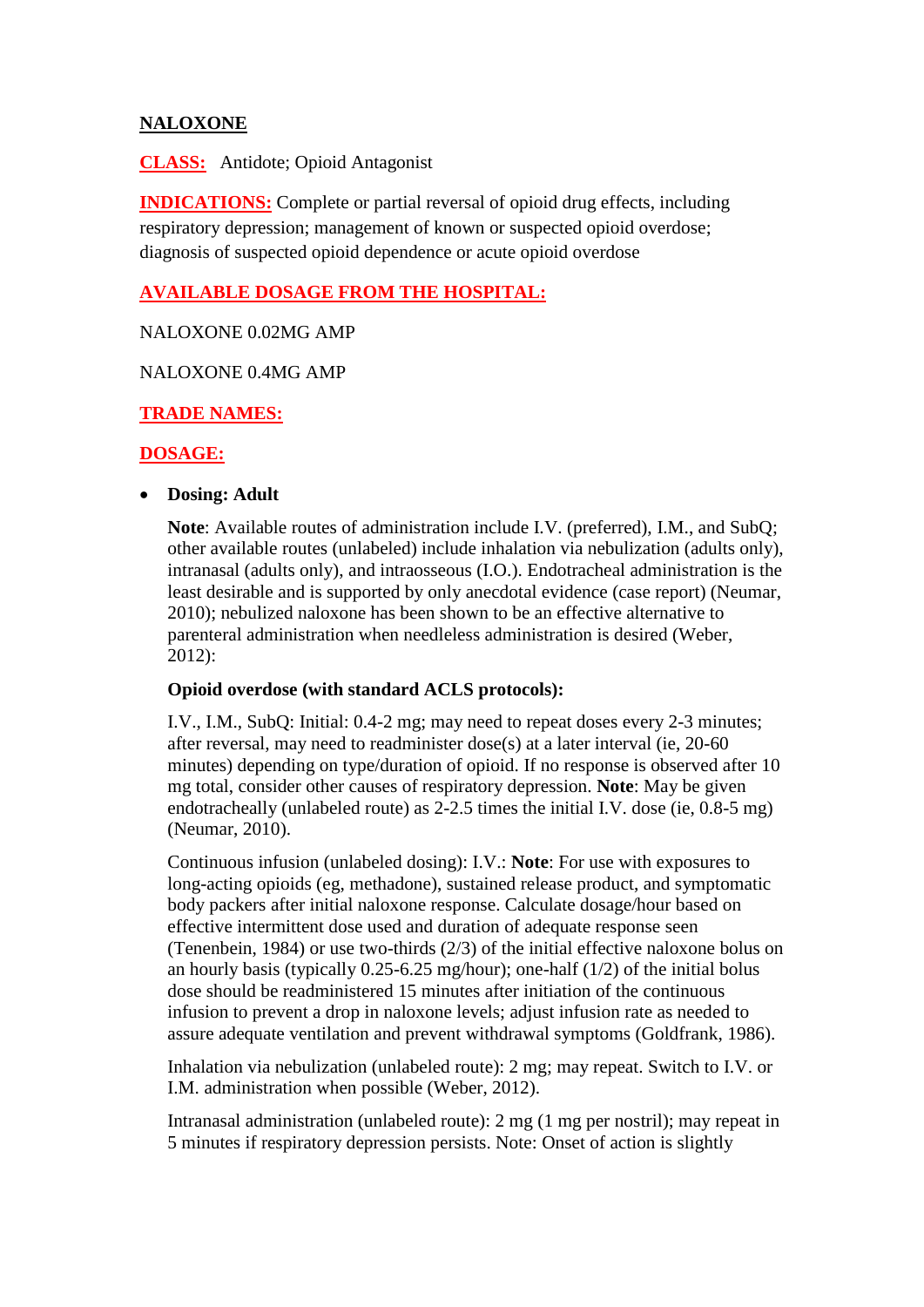delayed compared to I.M. or I.V. routes (Kelly, 2005; Robertson, 2009; Vanden Hoek, 2010).

**Reversal of respiratory depression with therapeutic opioid doses:** I.V., I.M., SubQ.: Initial: 0.04-0.4 mg; may repeat until desired response achieved. If desired response is not observed after 0.8 mg total, consider other causes of respiratory depression. **Note**: May be given endotracheally (unlabeled route) as 2-2.5 times the initial I.V. dose (ie, 0.08-1 mg) (Neumar, 2010).

Continuous infusion (unlabeled dosing): I.V.: **Note**: For use with exposures to long-acting opioids (eg, methadone) or sustained release products. Calculate dosage/hour based on effective intermittent dose used and duration of adequate response seen (Tenenbein, 1984) or use two-thirds (2/3) of the initial effective naloxone bolus on an hourly basis (typically 0.2-0.6 mg/hour); one-half (1/2) of the initial bolus dose should be readministered 15 minutes after initiation of the continuous infusion to prevent a drop in naloxone levels; adjust infusion rate as needed to assure adequate ventilation and prevent withdrawal symptoms (Goldfrank, 1986).

Opioid-dependent patients being treated for cancer pain (NCCN guidelines, v.2.2011): I.V.: 0.04-0.08 mg (40-80 mcg) slow I.V. push; administer every 30-60 seconds until improvement in symptoms; if no response is observed after total naloxone dose 1 mg, consider other causes of respiratory depression. **Note**: May dilute 0.4 mg/mL (1 mL) ampul into 9 mL of normal saline for a total volume of 10 mL to achieve a 0.04 mg/mL (40 mcg/mL) concentration.

Postoperative reversal: I.V.: 0.1-0.2 mg every 2-3 minutes until desired response (adequate ventilation and alertness without significant pain). Note: Repeat doses may be needed within 1-2 hour intervals depending on type, dose, and timing of the last dose of opioid administered.

**Opioid-induced pruritus (unlabeled use):** I.V. infusion: 0.25 mcg/kg/hour; Note: Monitor pain control; verify that the naloxone is not reversing analgesia (Gan, 1997)

- **Dosing: Geriatric** Refer to adult dosing.
- **Dosing: Renal Impairment** No dosage adjustment provided in manufacturer's labeling.
- **Dosing: Hepatic Impairment** No dosage adjustment provided in manufacturer's labeling.

#### **COMMON SIDE EFFECT:**